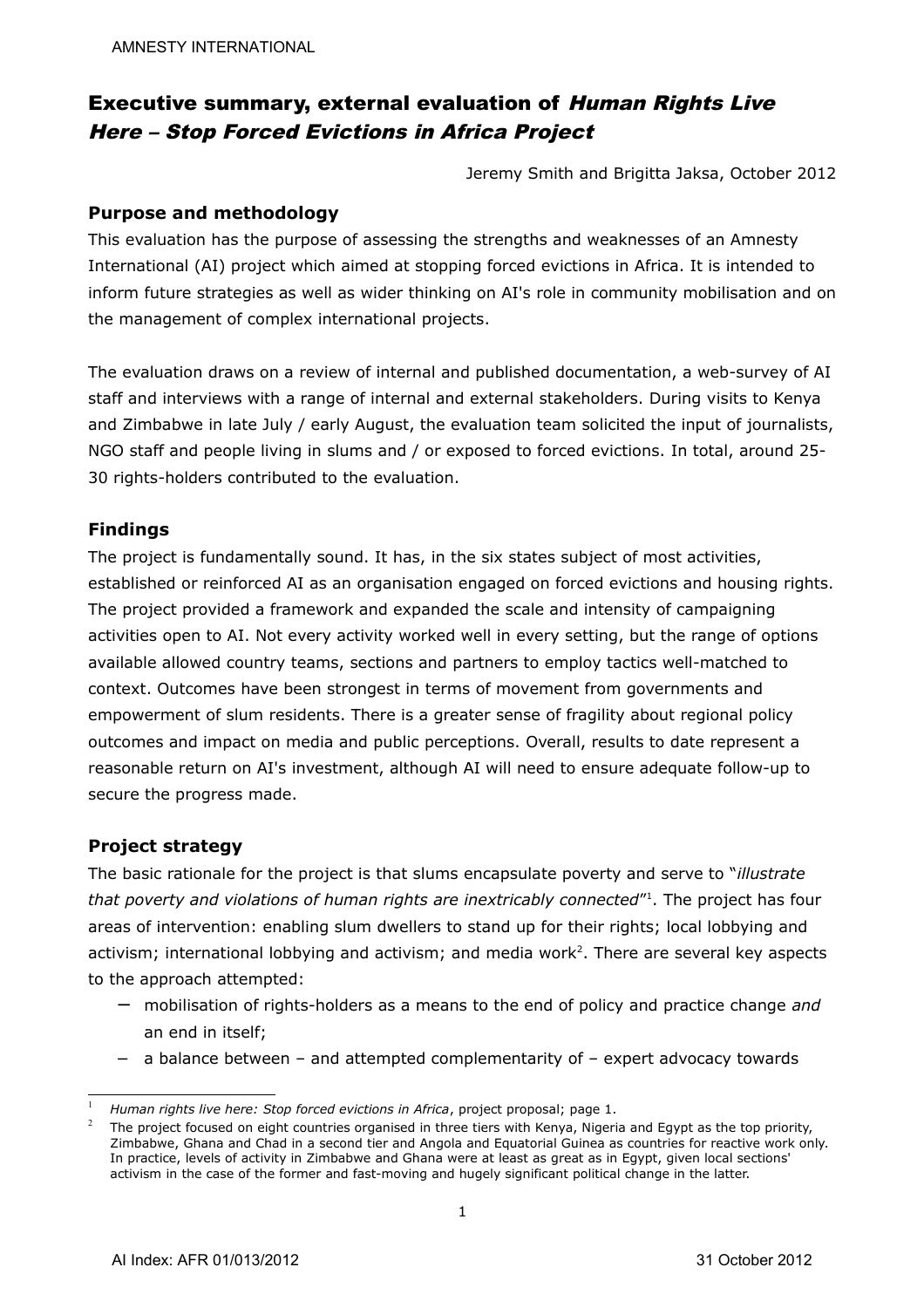authorities and engagement with, and mobilisation of, slum residents;

- − constructive engagement with local and national authorities, including the police;
- − an emphasis on strong audio-visual presence as the medium of outreach into slum communities and as a motivating and mobilising sign of intent from AI;
- − cultivation of synergies between local / national and regional / international activities.

# **Project activities and outcomes**

## **National advocacy**

AI engaged constructively with governments at local and national level. African sections entered into dialogue with governments on a scale and with a range of actors previously beyond their reach. AI played a key facilitating role to bring slum dwellers into direct contact with government. In Kenya, the effect has been that AI evolved a good relationship with key officials which now see it as an ally more than an irritant, while in Zimbabwe, some parts of government (and Parliament) seek AI out for policy input.

On some occasions – such as with local officials in Ghana – there are grounds for suspicion as to the usefulness of dialogue with government. But in most settings, governments have acknowledged the issues which AI and its partners have raised. Governments have spoken out against forced evictions (e.g. Ghana), softened their language (e.g. Nigeria) and felt moved to visit slums (e.g. Zimbabwe).

Policy and practice gains include positive language on ESCR and on active participation in the draft new Constitution and in policy relating to evictions and upgrading in Kenya; the reduction of the threat of evictions and the compensation of 'evictees' in Chad; and the inclusion of children resident in slums in the formal education system in Zimbabwe.

While positive rhetorical commitments were made in Ghana and Nigeria, recent evictions in both countries represent a step backwards. That the authorities in Port Harcourt still engage AI and its partners suggests that the new evictions are not a reversal of attitude, but proof of the contingency of progress on individual whims and political developments beyond AI's control.

# **Regional advocacy**

AI worked to a logic that activities at national-level preceded regional advocacy which would have been less legitimate and effective without it. AI's advocacy towards the African Commission on Human and Peoples' Rights (ACHPR) contributed to the adoption of *Principles and Guidelines on the Implementation of ESCR* in November 2010, while relationships have been built with key Commissioners. The goal of an ACHPR resolution on housing rights was fast-tracked through the NGO Forum stage following the intervention of a presentation by slum dwellers, enabled by AI. The ACHPR can be expected to adopt a resolution, but, even more so than at the national level, regional advocacy bears fruit only over a longer time horizon than that of the project itself. This is particularly true in the case of inter-governmental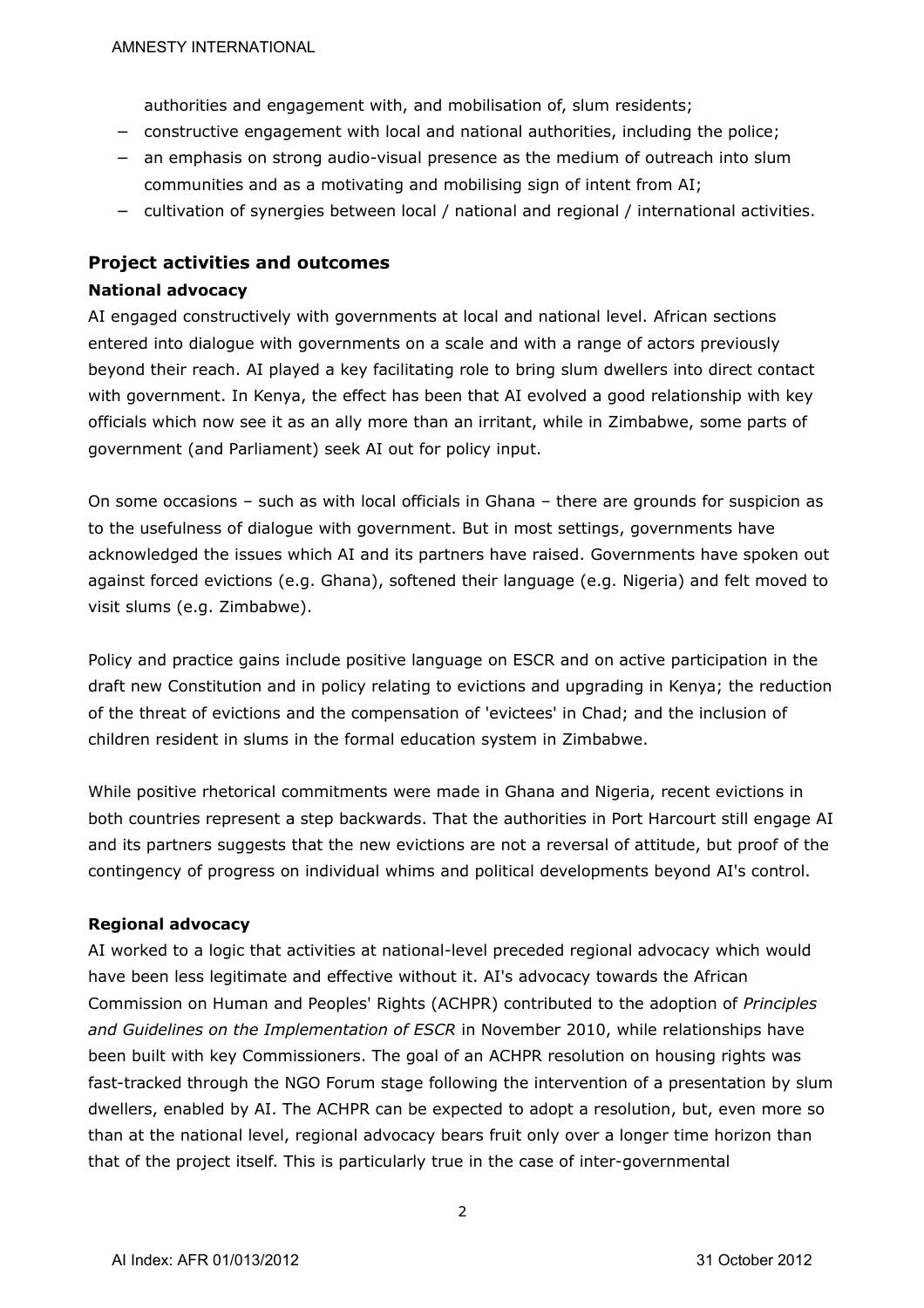organisations (IGOs) with which AI's relationships are new, such as the African Ministerial Conference on Housing and Urban Development (AMCHUD) or thin, such as the African Union.

Advocacy towards AMCHUD was the focus on concerted campaigning during the March 2012 Week of Action. AI won a level of access to Housing Ministers which it had not had before and was invited to meet the Chair of AMCHUD's Permanent Secretariat. For AI internally, there is value in the Week of Action in its 'proof of concept', that is, AI's ability to deliver meaningful activities across several African countries. In total, around 6,000 slum residents were mobilised in six countries, demonstrating the potential of southern activism and acting as an important element to the goal of empowering rights-holders.

While the regional nature of the campaign and the ability to present a united front of slum residents from different countries has carried weight with regional IGOs, the reverse effect – the impact of IGO decisions at national-level – seems to have been less significant.

## **Media and public perceptions**

Media outputs designed for international audiences were not well-integrated into wider campaigning strategies. Lack of enthusiasm for, and use of, the Human Rights Journey web concept<sup>[3](#page-2-0)</sup> illustrates the gap between what the IS imagines sections to need for the Demand Dignity campaign and what sections actually need. Developed by AI Netherlands, *Slum Stories*[4](#page-2-1)  video clips should have better chimed with sections' needs, but were also under-utilised. In producing this output, AI Netherlands took on some IS functions, but lacked control of channels for promoting *Slum Stories* and for shaping the strategies into which *Slum Stories*  were plugged. This case illustrates how devolving responsibility for producing materials and for coordination increases the resources applied to these functions, but to work well, sections taking on these roles need guidance in navigating IS systems to ensure efficiency and take-up.

The key audio-visual output produced for use in-country – the Slum Radio Project – fell through in Nigeria following the withdrawal of the local partner, but in Kenya and Ghana has acted as a breakthrough activity, opening journalists' eyes to stories about slum dwellers. In Zimbabwe too, AI acted as a conduit between journalists and slum residents. But AI is still in the early stage of mobilising journalists: while project outputs have immediate results in terms of coverage, whether the media take a sustained interest in slums can only be judged further down the line. There are question marks over how this work is to be followed up and what the contribution of regional or international media work is within campaign strategies.

Neither campaigning nor media work target public audiences in a particularly sophisticated way, seeming to rely on volume of activities getting through to large numbers of people. Pinning down a clearer strategic rationale for seeking to influence public opinion is essential if

<span id="page-2-0"></span>3 http://www.amnesty.org/en/campaigns/demand-dignity/issues/slums/rights-journey/evidence/slums

<span id="page-2-1"></span>4 http://www.slumstories.org/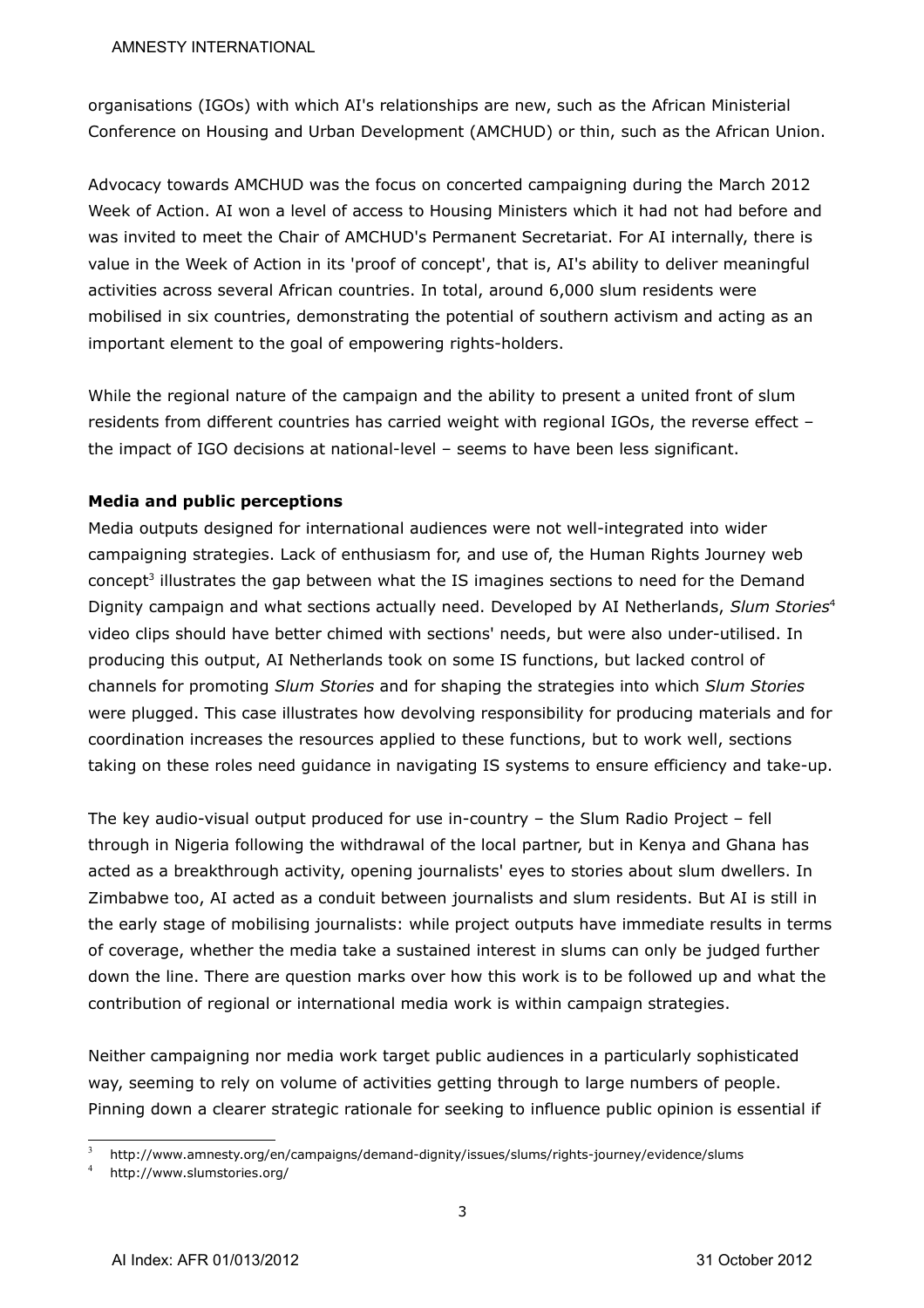this aspect of the project is to evolve into something more than an aspiration.

#### **Mobilisation and organisation of rights-holders**

The project has had a transformative effect on individual slum residents' skills and knowledge: across project countries, residents with whom AI has engaged have become better organized and articulate and have a strong sense of ownership over an ESCR agenda. The ability of slum residents to think and act beyond their own interests, and beyond issues affecting only their district or even their own country, is a critical indicator of mobilisation. An informal network of resident-activists has been fostered across the project countries. AI's role in this network shows an evolution from its traditional protective role towards local activists to that of facilitator of activists' access to authorities, working alongside them in seeking policy and attitudinal change. At AMCHUD and at the ACHPR, exposing regional officials to the direct advocacy of slum residents had a powerful effect on perceptions and on openness to AI's positions.

At an organisational level, AI has boosted the capacity of partner NGOs, seeded the formation of new organisations and added weight to coalitions engaged on housing rights. In Zimbabwe, a Coalition against Forced Evictions (CAFE) coordinates advocacy and responds to threats to activists. That slum residents in Mutare have engaged with Zimbabwe Lawyers for Human Rights in taking a case against their local Council shows that linkages between CAFE members are not dependent on AI mediation.

In Kenya, AI has expanded the reach of a Gender Defenders' Network and nurtured activists' confidence in public speaking, among other skills. AI has carefully, but actively contributed to the work of a Housing Coalition, avoiding being perceived as trying to own or dominate the network. There is some concern – in Kenya and elsewhere – that coalition-working involves taking decisions on policy lines and public messages at a pace quicker than that which AI is used to. AI's systems may still need to catch up with the demands of working with others, perhaps less in terms of how quickly individual policy questions are dealt with and more at the planning level in factoring in these transactional costs.

#### **Project design and management**

The project falls within the slums strand of AI's global Demand Dignity campaign. It built on existing streams of work of both AI country teams and sections in Africa. However, the scale and complexity of the project and the only quite broad guidance given by the project proposal raised challenges in converting it into concrete plans. Some activities – such as Slum Ambassadors, the mobilisation of a set of renowned Africans to promote and represent AI's campaign – proved infeasible, while other aspects to the project, including its policing and its audio-visual elements, received less attention than was desirable, at least initially. The inputs needed to deliver the project were underestimated in several areas, including media, policy advice and regional advocacy and coordination. Overall, these challenges were well-handled: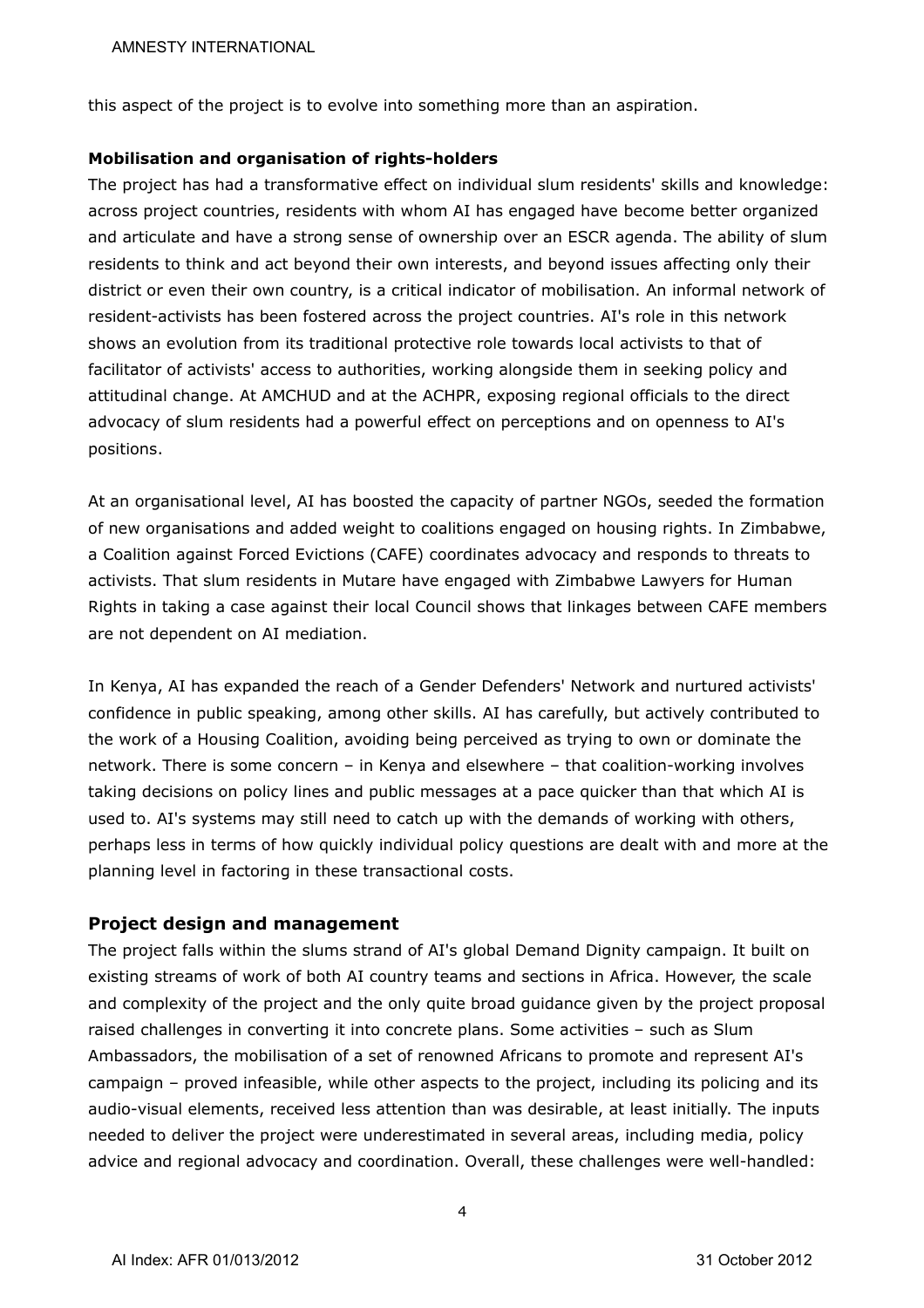gaps were filled and, as with the G-SLUM idea, activities re-shaped according to a clearer rationale than the proposal had outlined $5$ .

The decision to assign project coordination to the Africa Regional Campaigns Coordinator (RCC) and to operate within existing management structures, rather than creating a project manager function with cross-program authorities, appears to have been the right one. But this role demanded more of the RCC's time that the notional 50% allotted to it and diverted his capacities away from regional campaigning and advocacy work itself, some of which was undertaken by an additional Campaign Coordinator, Demand Dignity (Africa, Slums) dedicated to the project.

A satisfactory standard of project coordination would have been if AI had just about managed to 'keep all the balls in the air'. In this case, AI has done better than that. The forming of links among project stakeholders and mutual learning accruing from those links is proof that project coordination has succeeded in an organic rather than a purely *dirigiste* way.

There have been issues of cross-programme management within the IS and between IS teams and sections, but these seem a consequence either of project design – underestimation of the input of the Media and Policy Programmes – or of broader organisational weaknesses. The project has coped with these failings more than represented a breakthrough in them.

# **Key lessons and recommendations**

Continued work on housing in at least four countries is essential for the gains made in this project to be secured. Central resources are committed in the Africa and Policy Programmes and local sections in Ghana, Kenya and Zimbabwe are also in it for the long haul.

*Recommendation 1*: to secure the sustainability of the project, AI will need to pin down how central resources are to be allocated and ensure that plans are both realistic and of a scale sufficient to capitalise upon the achievements made to date.

The strategy behind influencing media and public perceptions has not always been clear, nor has a well-resourced, integrated approach been employed, yet deep and lasting impact in these areas needs ongoing engagement at country level.

*Recommendation 2*: the contribution of regional and international media work should be better articulated in campaign strategies and there needs to be a tighter strategic logic as to the role that influencing public perceptions in particular plays in overall country strategies.

<span id="page-4-0"></span><sup>5</sup> The original G-SLUM idea was for a mass campaigning event to run in parallel with a summit of the G8 or G20. The basic idea was retained, but the target switched to the March 2012 AMCHUD in Nairobi. This reorientation served to line AI activism up against a forum with an exclusive focus on the issues AI was raising and avoided AI's messages being lost amidst the noise of other campaign groups engaged on other subjects, as would have been the case at a G8 or G20 meeting.